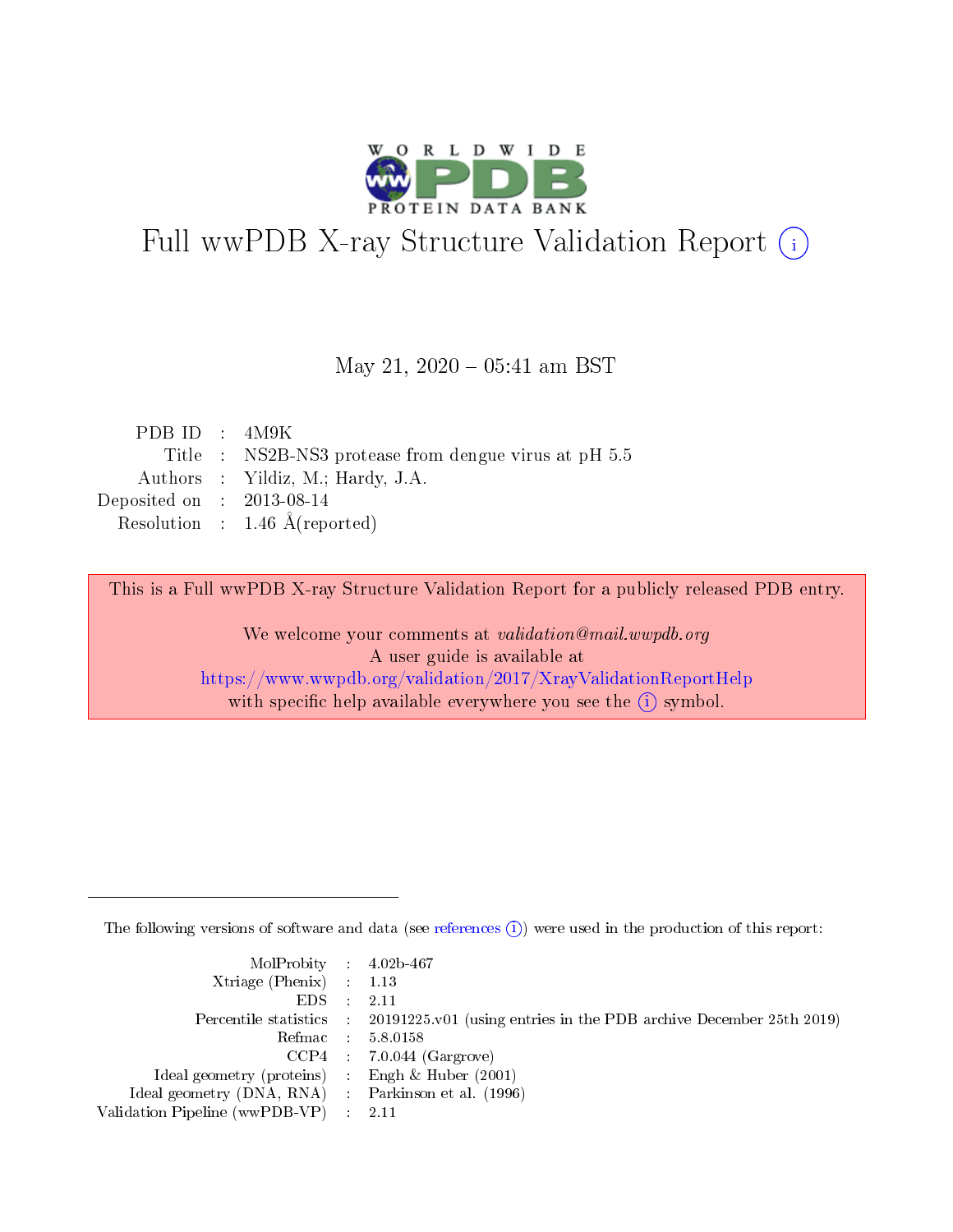# 1 [O](https://www.wwpdb.org/validation/2017/XrayValidationReportHelp#overall_quality)verall quality at a glance  $(i)$

The following experimental techniques were used to determine the structure: X-RAY DIFFRACTION

The reported resolution of this entry is 1.46 Å.

Percentile scores (ranging between 0-100) for global validation metrics of the entry are shown in the following graphic. The table shows the number of entries on which the scores are based.



| Metric                | Whole archive<br>$(\#\text{Entries})$ | <b>Similar resolution</b><br>(#Entries, resolution range(Å)) |
|-----------------------|---------------------------------------|--------------------------------------------------------------|
| $R_{free}$            | 130704                                | $1156(1.46-1.46)$                                            |
| Clashscore            | 141614                                | $1202(1.46-1.46)$                                            |
| Ramachandran outliers | 138981                                | $1178(1.46-1.46)$                                            |
| Sidechain outliers    | 138945                                | $1178(1.46-1.46)$                                            |
| RSRZ outliers         | 127900                                | $1139(1.46-1.46)$                                            |

The table below summarises the geometric issues observed across the polymeric chains and their fit to the electron density. The red, orange, yellow and green segments on the lower bar indicate the fraction of residues that contain outliers for  $>=3, 2, 1$  and 0 types of geometric quality criteria respectively. A grey segment represents the fraction of residues that are not modelled. The numeric value for each fraction is indicated below the corresponding segment, with a dot representing fractions  $\epsilon=5\%$  The upper red bar (where present) indicates the fraction of residues that have poor fit to the electron density. The numeric value is given above the bar.

| Mol       | $\gamma$ hain | Length |     | Quality of chain |     |  |     |  |  |  |
|-----------|---------------|--------|-----|------------------|-----|--|-----|--|--|--|
|           |               |        | 16% |                  |     |  |     |  |  |  |
| <u>д.</u> | . .           | 947    |     | 64%              | 14% |  | 19% |  |  |  |

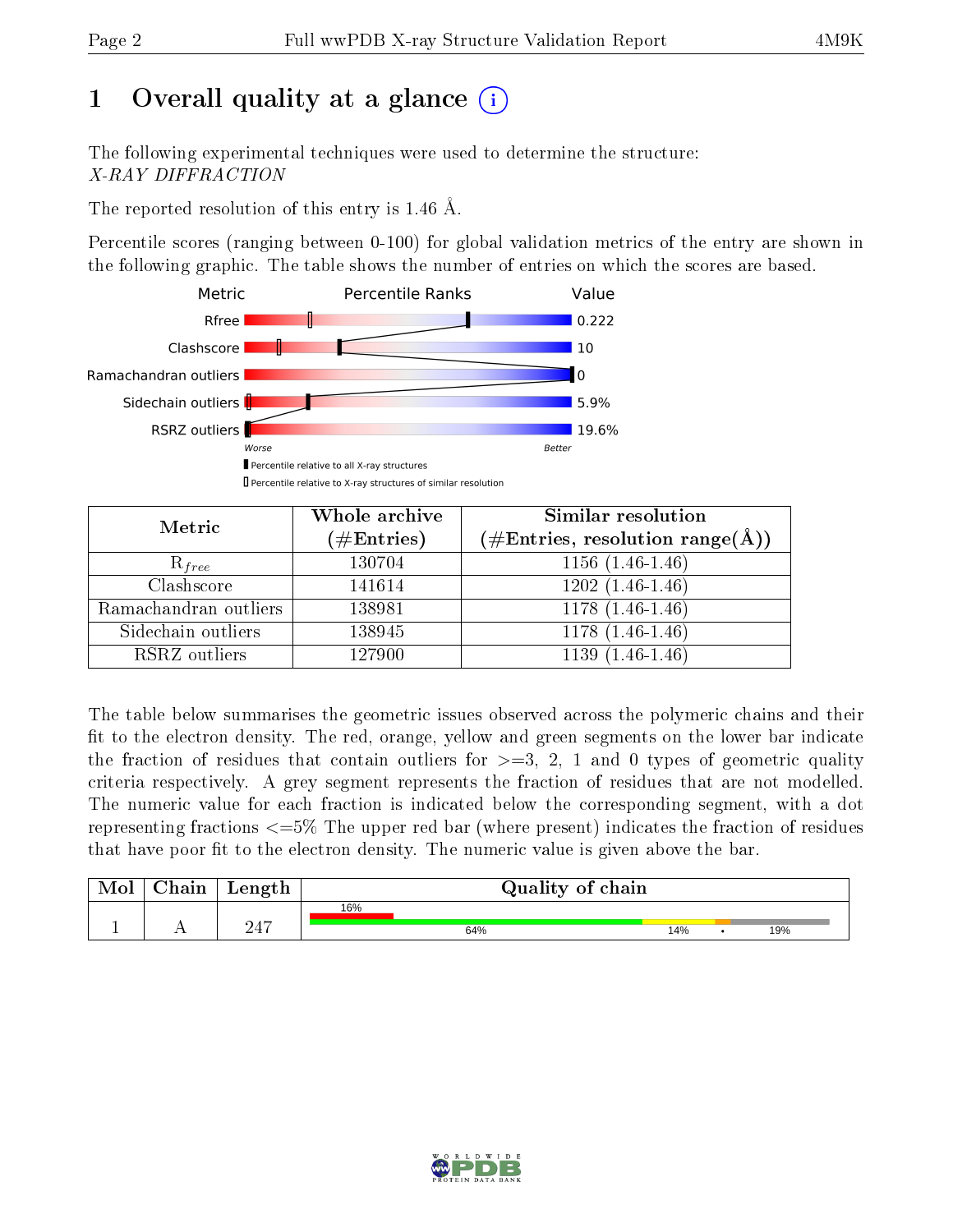# 2 Entry composition (i)

There are 2 unique types of molecules in this entry. The entry contains 1663 atoms, of which 0 are hydrogens and 0 are deuteriums.

In the tables below, the ZeroOcc column contains the number of atoms modelled with zero occupancy, the AltConf column contains the number of residues with at least one atom in alternate conformation and the Trace column contains the number of residues modelled with at most 2 atoms.

Molecule 1 is a protein called NS2B-NS3 protease.

| Mol | Chain | <sup>'</sup> Residues | $\rm\bf Atoms$               |     |     | ZeroOcc | $\mid$ AltConf $\mid$ Trace |  |  |  |
|-----|-------|-----------------------|------------------------------|-----|-----|---------|-----------------------------|--|--|--|
|     |       | 199                   | $\tau_\mathrm{otal}$<br>560ء | 991 | 266 | 299     |                             |  |  |  |

There are 16 discrepancies between the modelled and reference sequences:

| Chain | Residue | Modelled   | Actual     | Comment               | Reference         |
|-------|---------|------------|------------|-----------------------|-------------------|
| А     | 43      | <b>GLY</b> |            | <b>EXPRESSION TAG</b> | UNP Q91H74        |
| А     | 44      | <b>SER</b> |            | <b>EXPRESSION TAG</b> | UNP Q91H74        |
| А     | 45      | <b>HIS</b> |            | <b>EXPRESSION TAG</b> | UNP Q91H74        |
| А     | 46      | MET        |            | <b>EXPRESSION TAG</b> | UNP Q91H74        |
| А     | 47      | <b>LEU</b> |            | <b>EXPRESSION TAG</b> | <b>UNP Q91H74</b> |
| A     | 48      | <b>GLU</b> |            | <b>EXPRESSION TAG</b> | UNP Q91H74        |
| А     | 96      | <b>GLY</b> |            | LINKER                | <b>UNP Q91H74</b> |
| А     | 993     | <b>GLY</b> |            | LINKER                | UNP Q91H74        |
| А     | 994     | <b>GLY</b> |            | LINKER                | UNP Q91H74        |
| А     | 995     | <b>GLY</b> |            | LINKER                | UNP Q91H74        |
| A     | 996     | <b>SER</b> |            | <b>LINKER</b>         | <b>UNP Q91H74</b> |
| A     | 997     | <b>GLY</b> |            | LINKER                | UNP Q91H74        |
| А     | 998     | <b>GLY</b> |            | LINKER                | UNP Q91H74        |
| А     | 999     | <b>GLY</b> |            | <b>LINKER</b>         | UNP Q91H74        |
| А     | 1000    | <b>GLY</b> |            | LINKER                | UNP.<br>Q91H74    |
| А     | 1167    | <b>ASN</b> | <b>GLN</b> | CONFLICT              | Q91H74<br>UNP.    |

• Molecule 2 is water.

|  | $Mol$   Chain   Residues | Atoms        | $\,$ ZeroOcc   AltConf |  |
|--|--------------------------|--------------|------------------------|--|
|  | $103\,$                  | Total<br>103 |                        |  |

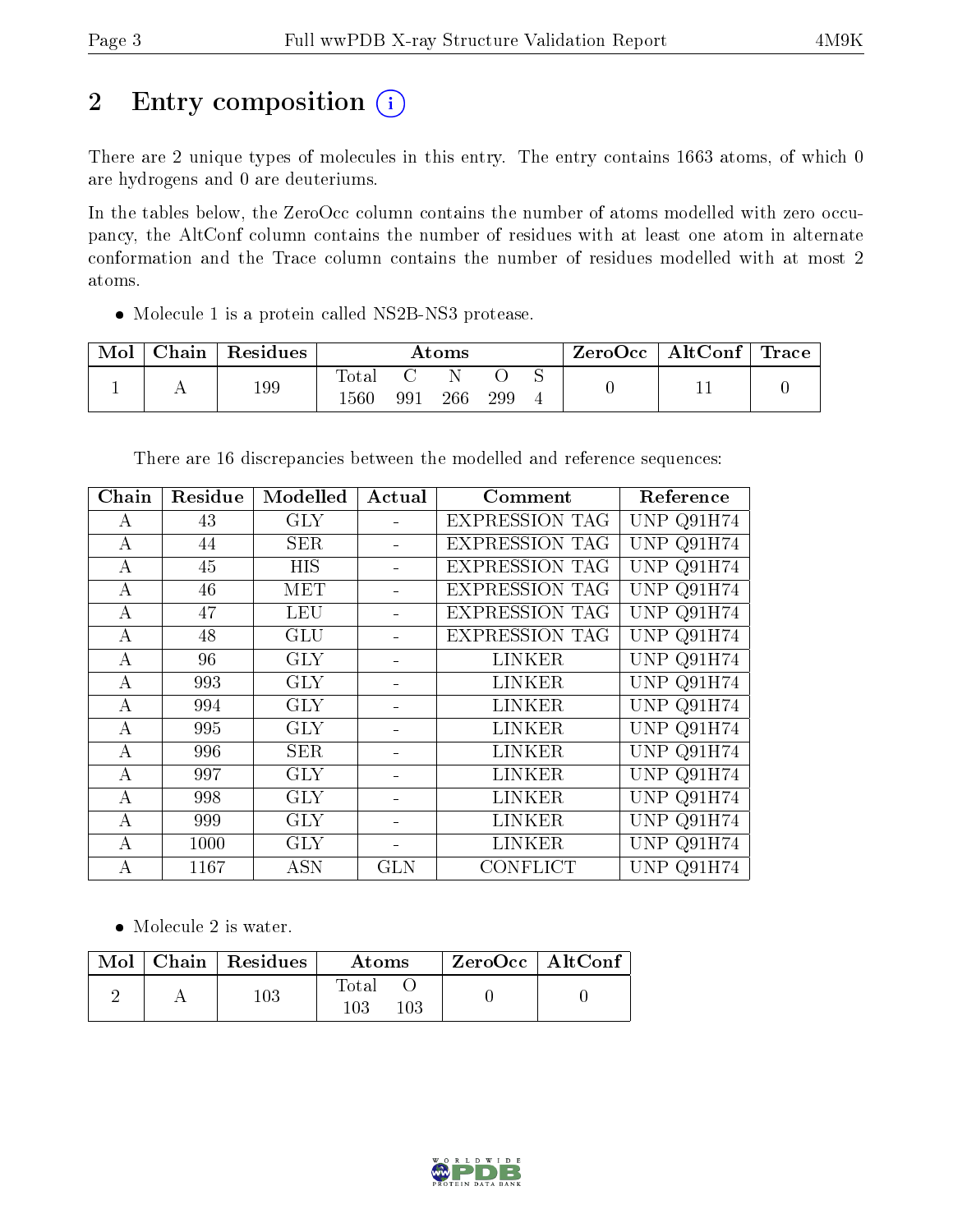# 3 Residue-property plots  $(i)$

These plots are drawn for all protein, RNA and DNA chains in the entry. The first graphic for a chain summarises the proportions of the various outlier classes displayed in the second graphic. The second graphic shows the sequence view annotated by issues in geometry and electron density. Residues are color-coded according to the number of geometric quality criteria for which they contain at least one outlier: green  $= 0$ , yellow  $= 1$ , orange  $= 2$  and red  $= 3$  or more. A red dot above a residue indicates a poor fit to the electron density (RSRZ  $> 2$ ). Stretches of 2 or more consecutive residues without any outlier are shown as a green connector. Residues present in the sample, but not in the model, are shown in grey.



• Molecule 1: NS2B-NS3 protease

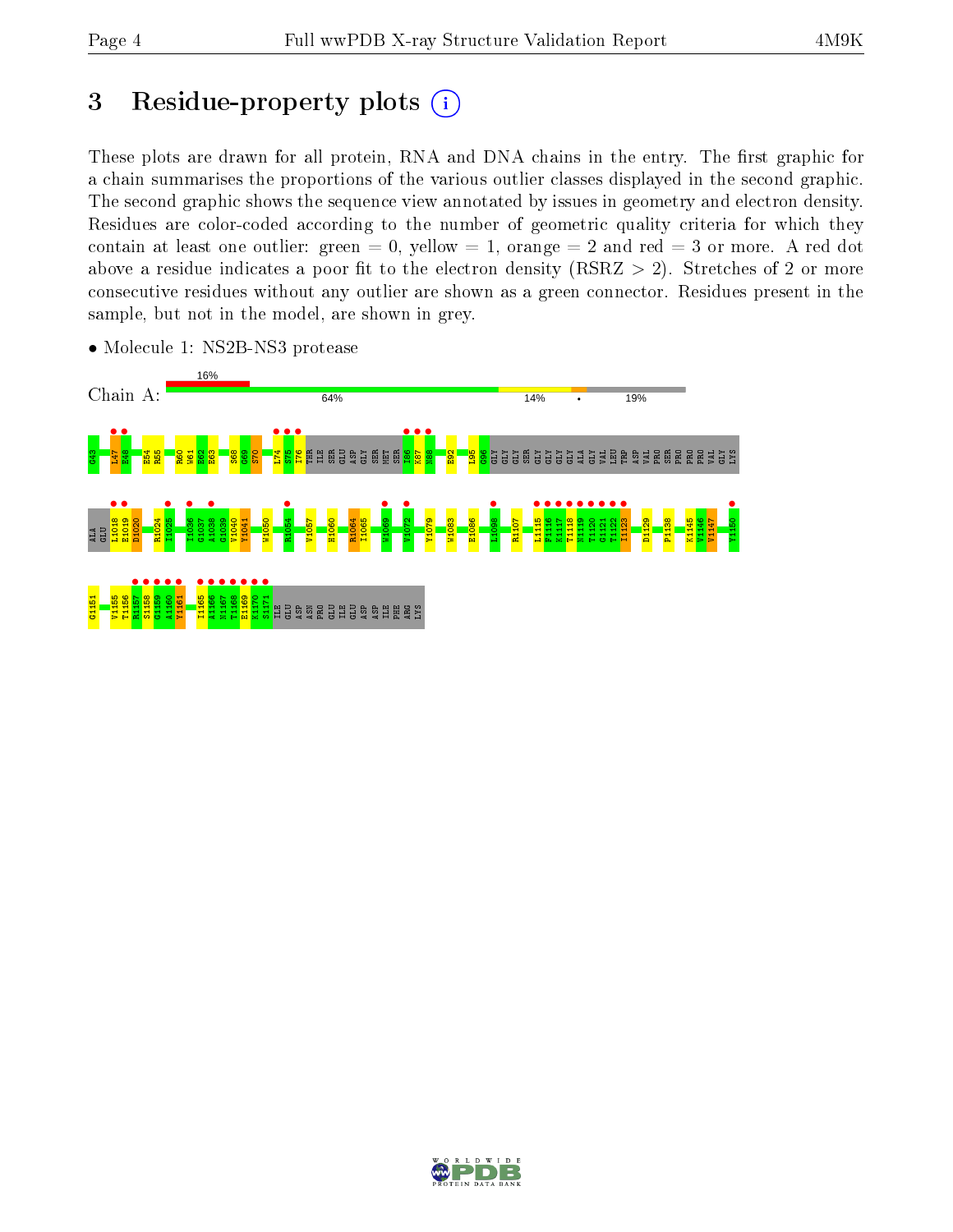# 4 Data and refinement statistics  $(i)$

| Property                                                             | Value                                                        | Source     |
|----------------------------------------------------------------------|--------------------------------------------------------------|------------|
| Space group                                                          | $C$ 2 2 2 1                                                  | Depositor  |
| Cell constants                                                       | $62.02\text{\AA}$<br>$114.11\text{\AA}$<br>$59.50\text{\AA}$ |            |
| a, b, c, $\alpha$ , $\beta$ , $\gamma$                               | $90.00^\circ$<br>$90.00^\circ$<br>$90.00^\circ$              | Depositor  |
| Resolution $(A)$                                                     | 57.06<br>$-1.46$                                             | Depositor  |
|                                                                      | 28.47<br>1.46<br>$\equiv$                                    | <b>EDS</b> |
| % Data completeness                                                  | 99.2 (57.06-1.46)                                            | Depositor  |
| (in resolution range)                                                | 99.3 (28.47-1.46)                                            | <b>EDS</b> |
| $R_{merge}$                                                          | 0.07                                                         | Depositor  |
| $\mathrm{R}_{sym}$                                                   | 0.07                                                         | Depositor  |
| $\langle I/\sigma(I) \rangle^{-1}$                                   | $1.97$ (at 1.46Å)                                            | Xtriage    |
| Refinement program                                                   | $REF\overline{MAC}$                                          | Depositor  |
| $R, R_{free}$                                                        | 0.201<br>0.225<br>$\overline{\phantom{a}},$                  | Depositor  |
|                                                                      | 0.197<br>0.222                                               | DCC        |
| $R_{free}$ test set                                                  | 1833 reflections $(5.00\%)$                                  | wwPDB-VP   |
| Wilson B-factor $(A^2)$                                              | 20.0                                                         | Xtriage    |
| Anisotropy                                                           | 0.044                                                        | Xtriage    |
| Bulk solvent $k_{sol}(e/\mathring{A}^3)$ , $B_{sol}(\mathring{A}^2)$ | 0.44, 60.0                                                   | <b>EDS</b> |
| L-test for twinning <sup>2</sup>                                     | $>$ = 0.49, < $L^2$ > = 0.32<br>< L                          | Xtriage    |
| Estimated twinning fraction                                          | $0.033$ for $-k,-h,-l$                                       | Xtriage    |
| $F_o, F_c$ correlation                                               | 0.96                                                         | <b>EDS</b> |
| Total number of atoms                                                | 1663                                                         | wwPDB-VP   |
| Average B, all atoms $(A^2)$                                         | $24.0\,$                                                     | wwPDB-VP   |

Xtriage's analysis on translational NCS is as follows: The largest off-origin peak in the Patterson function is  $8.12\%$  of the height of the origin peak. No significant pseudotranslation is detected.

<sup>&</sup>lt;sup>2</sup>Theoretical values of  $\langle |L| \rangle$ ,  $\langle L^2 \rangle$  for acentric reflections are 0.5, 0.333 respectively for untwinned datasets, and 0.375, 0.2 for perfectly twinned datasets.



<span id="page-4-1"></span><span id="page-4-0"></span><sup>1</sup> Intensities estimated from amplitudes.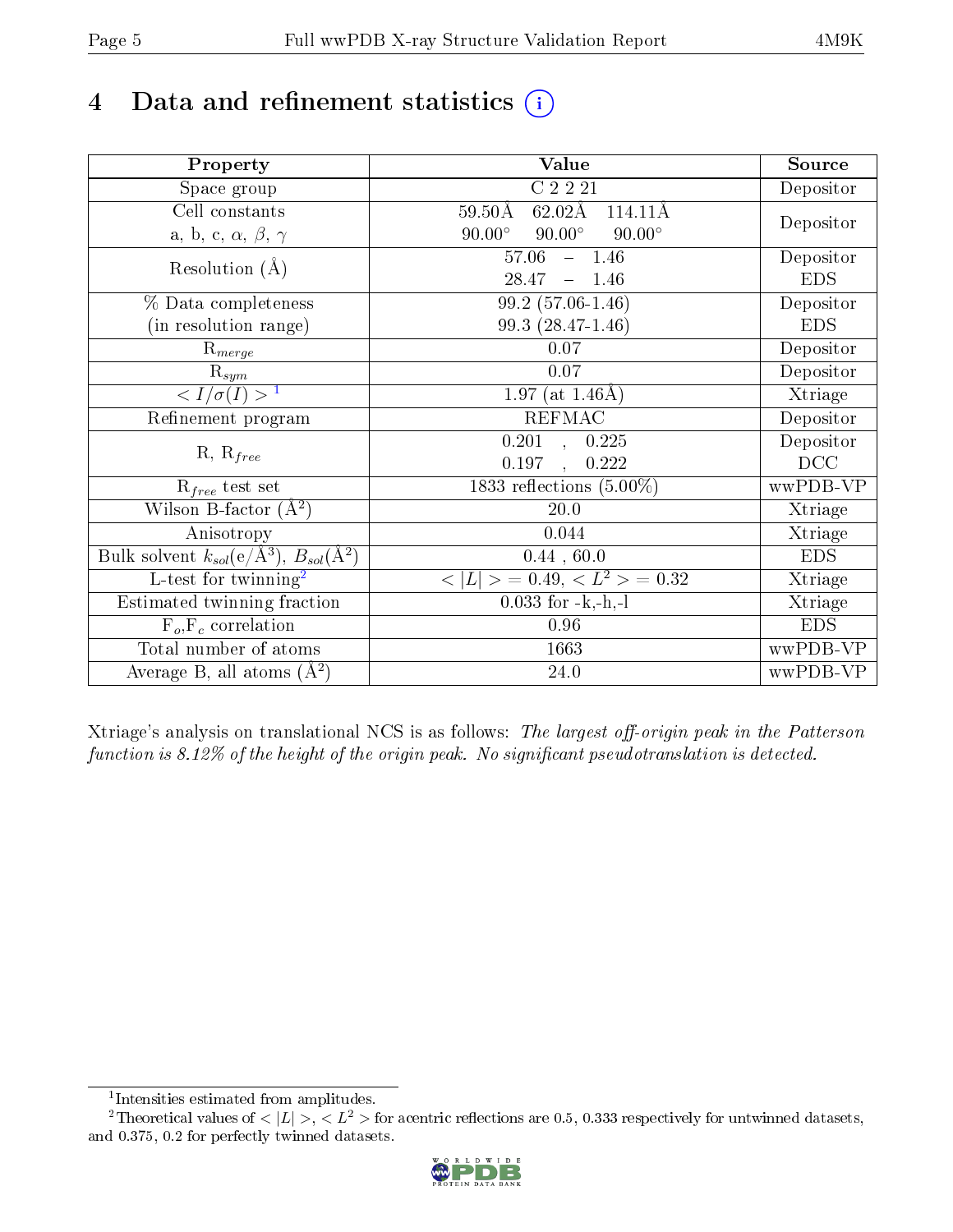# 5 Model quality  $(i)$

## 5.1 Standard geometry (i)

The Z score for a bond length (or angle) is the number of standard deviations the observed value is removed from the expected value. A bond length (or angle) with  $|Z| > 5$  is considered an outlier worth inspection. RMSZ is the root-mean-square of all Z scores of the bond lengths (or angles).

| Mol | Chain |       | Bond lengths       | Bond angles |                  |  |
|-----|-------|-------|--------------------|-------------|------------------|--|
|     |       | RMSZ- | # $ Z  > 5$        | RMSZ        | # $ Z  > 5$      |  |
|     |       | 1.42  | $5/1619$ $(0.3\%)$ | 1.47        | $16/2185(0.7\%)$ |  |

All (5) bond length outliers are listed below:

| Mol | Chain | Res  | Type       | Atoms     |      | Observed $(A)$ | Ideal(A) |
|-----|-------|------|------------|-----------|------|----------------|----------|
|     |       | 61   | <b>TRP</b> | $CD2-CE2$ | 9.28 | 1.52           | 1.41     |
|     |       | 1079 | TYR        | $CE2-CZ$  | 5.97 | 1.46           | 1.38     |
|     |       | 1151 | GLY        | $N$ -CA   | 5.54 | 1.54           | 1.46     |
|     |       | 1083 | <b>TRP</b> | $C$ -O    | 5.42 | 1.33           | 1.23     |
|     |       | 1050 | TRP        | CG-CD1    | 5.14 | 1.44           | 1.36     |

All (16) bond angle outliers are listed below:

| Mol          | Chain    | Res  | <b>Type</b>             | Atoms                | $Z_{\parallel}$ | Observed $(°)$ | $\text{Ideal}({}^o)$ |
|--------------|----------|------|-------------------------|----------------------|-----------------|----------------|----------------------|
|              | А        | 1129 | ASP                     | $CB-CG-OD2$          | $-12.64$        | 106.92         | 118.30               |
| 1            | А        | 1147 | VAL                     | $CG1$ - $CB$ - $CG2$ | $-8.94$         | 96.60          | 110.90               |
| 1            | А        | 1024 | $\rm{ARG}$              | $NE-CZ-NH2$          | $-8.62$         | 115.99         | 120.30               |
| 1            | A        | 55   | $\rm{ARG}$              | $NE- CZ-NH2$         | $-8.05$         | 116.28         | 120.30               |
| 1            | A        | 1107 | <b>ARG</b>              | NE-CZ-NH1            | 7.54            | 124.07         | 120.30               |
| $\mathbf{1}$ | А        | 95   | LEU                     | $CB-CG-CD2$          | $-7.40$         | 98.41          | 111.00               |
| $\mathbf 1$  | А        | 1024 | $\rm{ARG}$              | NE-CZ-NH1            | 6.66            | 123.63         | 120.30               |
| 1            | А        | 74   | LEU                     | $CA-CB-CG$           | $-6.03$         | 101.44         | 115.30               |
| 1            | А        | 92   | GLU                     | OE1-CD-OE2           | $-5.91$         | 116.21         | 123.30               |
| 1            | А        | 87   | <b>LYS</b>              | $CD-CE-NZ$           | $-5.72$         | 98.54          | 111.70               |
| $\mathbf{1}$ | $\bf{A}$ | 1020 | $\overline{\text{ASP}}$ | $CB-CG-OD1$          | 5.64            | 123.38         | 118.30               |
| $\mathbf{1}$ | A        | 1115 | LEU                     | $CB-CG-CD2$          | $-5.57$         | 101.53         | 111.00               |
| $\mathbf{1}$ | А        | 54   | GLU                     | $CG$ - $CD$ - $OE2$  | $-5.52$         | 107.26         | 118.30               |
| 1            | A        | 1161 | <b>TYR</b>              | $CB-CG-CD1$          | $-5.24$         | 117.85         | 121.00               |
| 1            | А        | 54   | GLU                     | OE1-CD-OE2           | 5.21            | 129.55         | 123.30               |
| 1            | А        | 47   | LEU                     | $CB-CG-CD1$          | 5.15            | 119.75         | 111.00               |

There are no chirality outliers.

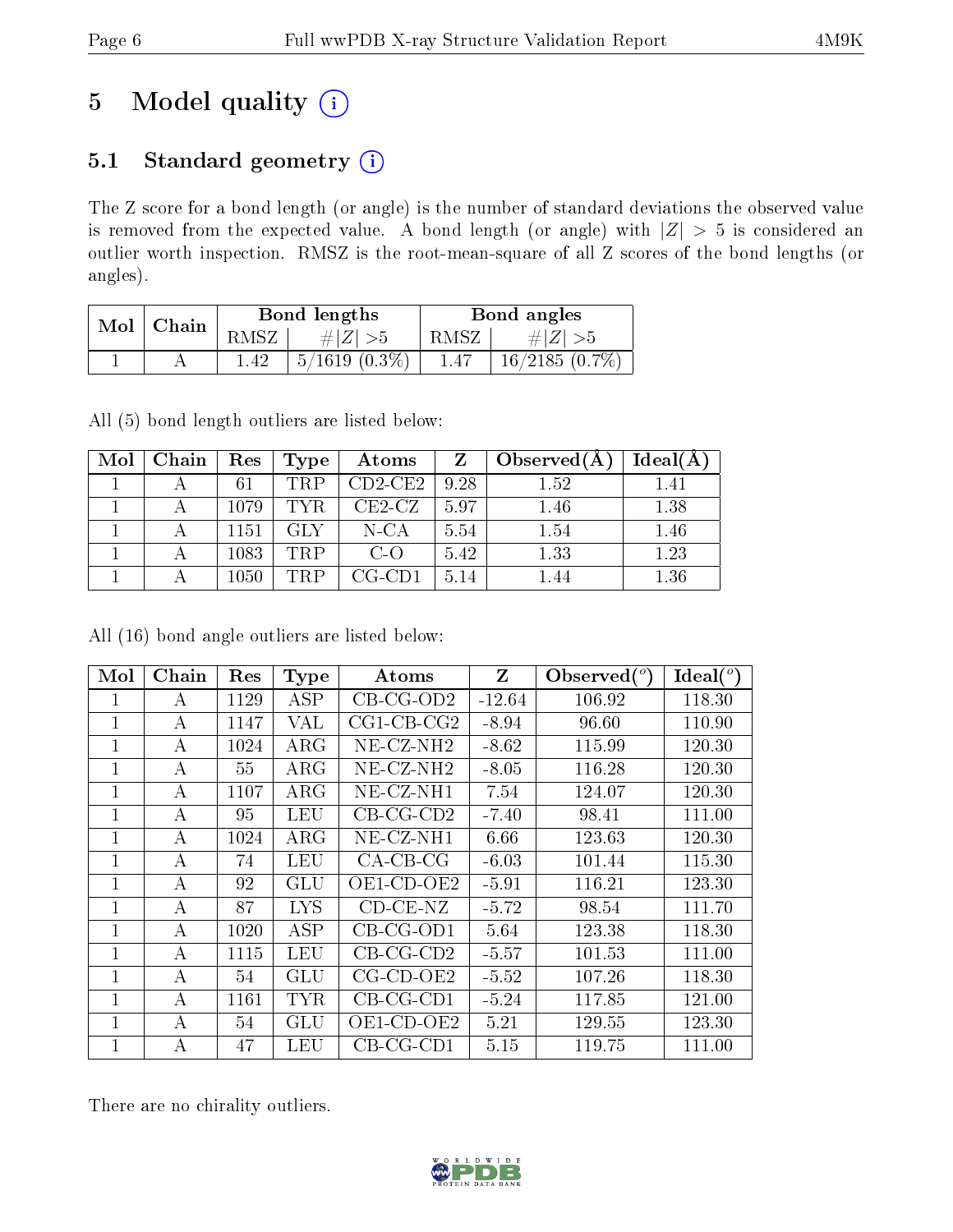There are no planarity outliers.

### 5.2 Too-close contacts (i)

In the following table, the Non-H and H(model) columns list the number of non-hydrogen atoms and hydrogen atoms in the chain respectively. The H(added) column lists the number of hydrogen atoms added and optimized by MolProbity. The Clashes column lists the number of clashes within the asymmetric unit, whereas Symm-Clashes lists symmetry related clashes.

| Mol |       |       | Chain   Non-H   H(model)   H(added)   Clashes   Symm-Clashes |
|-----|-------|-------|--------------------------------------------------------------|
|     | -560- | .561  |                                                              |
|     |       |       |                                                              |
|     |       | . 561 |                                                              |

The all-atom clashscore is defined as the number of clashes found per 1000 atoms (including hydrogen atoms). The all-atom clashscore for this structure is 10.

All (30) close contacts within the same asymmetric unit are listed below, sorted by their clash magnitude.

|                                |                      | Interatomic       | Clash         |
|--------------------------------|----------------------|-------------------|---------------|
| Atom-1                         | Atom-2               | distance $(A)$    | overlap $(A)$ |
| 1:A:1018:LEU:HD22              | 1:A:1041[A]:TYR:CE2  | 1.36              | 1.53          |
| 1:A:1018:LEU:CD2               | 1:A:1041[A]:TYR:CE2  | 2.32              | 1.12          |
| 1: A:1118:THR:CG2              | 1:A:1123:ILE:HD12    | 1.86              | 1.04          |
| $1:A:1118:THR:\overline{HG22}$ | 1:A:1123:ILE:HD12    | 1.40              | 1.04          |
| 1:A:1018:LEU:CD2               | 1:A:1041[A]:TYR:HE2  | 1.73              | 0.93          |
| 1:A:1064:ARG:HH11              | 1:A:1064:ARG:HG2     | 1.35              | 0.90          |
| 1:A:1155[B]:VAL:H G22          | 1: A: 1161: TYR: CE2 | 2.10              | 0.86          |
| 1:A:1057:VAL:HG11              | 1:A:1064:ARG:HD2     | 1.61              | 0.81          |
| 1: A:1018: LEU:HG              | 1:A:1060:HIS:ND1     | 2.02              | 0.74          |
| 1:A:1064:ARG:HH11              | 1:A:1064:ARG:CG      | $\overline{2.00}$ | 0.73          |
| 1: A:1118:THR:CG2              | 1: A: 1123: ILE: CD1 | 2.66              | 0.73          |
| 1:A:1064:ARG:NH1               | 1:A:1064:ARG:HG2     | 2.03              | 0.72          |
| 1: A:1118:THR:H <sub>G22</sub> | 1: A: 1123: ILE: CD1 | 2.20              | 0.70          |
| 1:A:1018:LEU:HD22              | 1:A:1041[A]:TYR:HE2  | 0.85              | 0.62          |
| 1:A:1018:LEU:HD22              | 1:A:1041[A]:TYR:CD2  | 2.24              | 0.62          |
| 1:A:1086:GLU:HG3               | 1:A:1145:LYS:HD3     | 1.85              | 0.57          |
| 1:A:1018:LEU:CD2               | $1:$ A:1060:HIS:ND1  | 2.70              | 0.54          |
| $1:A:1020:ASP:\overline{HA}$   | 1:A:1041[A]:TYR:O    | 2.07              | 0.54          |
| 1:A:1018:LEU:CG                | 1: A:1060:HIS:ND1    | 2.70              | 0.53          |
| 1:A:63:GLU:HG3                 | 2:A:1214:HOH:O       | 2.08              | 0.53          |
| 1:A:1123:ILE:CG2               | 1:A:1169:GLU:HG3     | 2.40              | 0.51          |
| 1:A:1118:THR:HG23              | 1: A: 1123: ILE: CD1 | 2.41              | 0.50          |

Continued on next page...

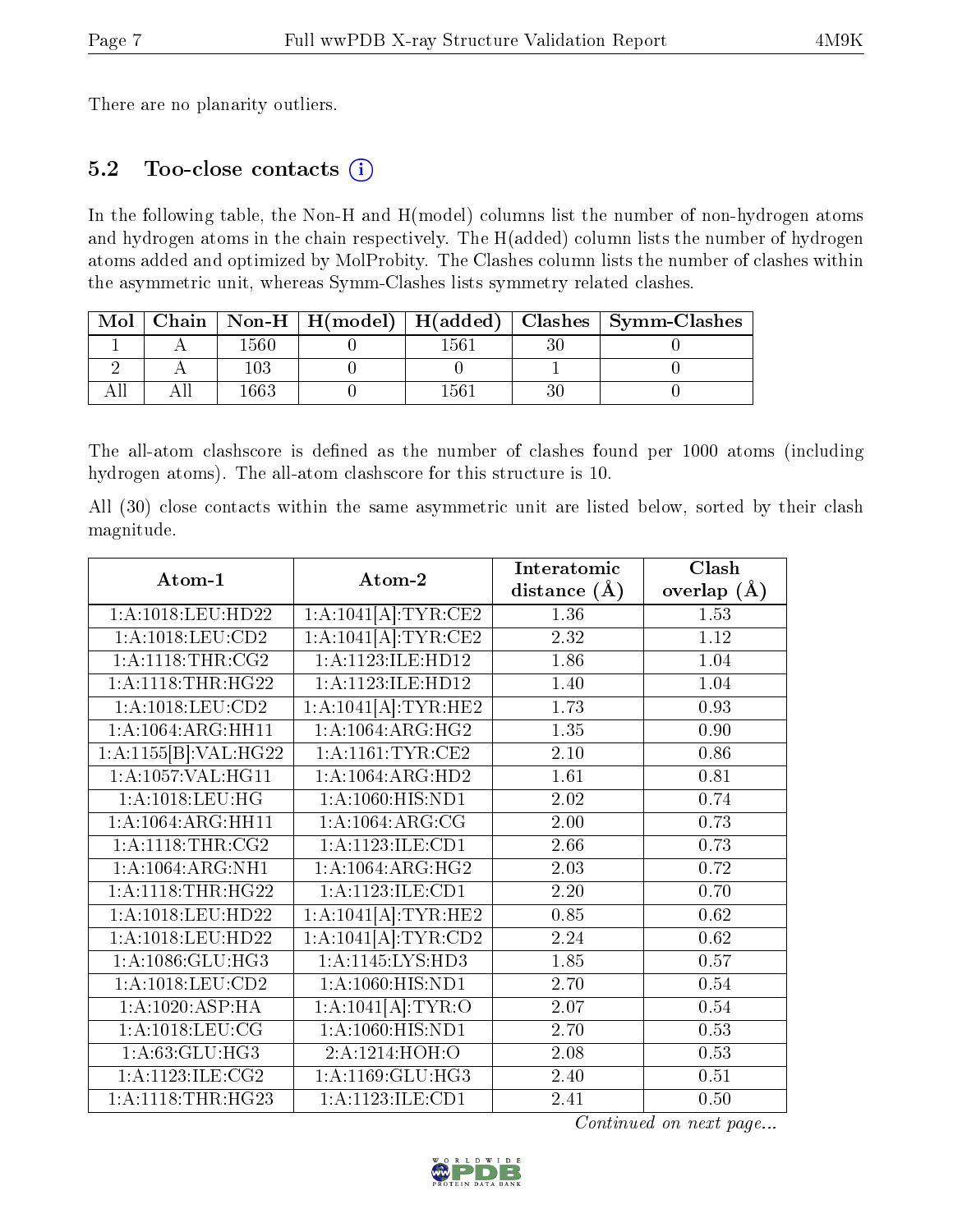| Atom-1               | Atom-2             | Interatomic    | Clash         |
|----------------------|--------------------|----------------|---------------|
|                      |                    | distance $(A)$ | overlap $(A)$ |
| 1: A:1147: VAL:HG23  | 1:A:1165:ILE:HG21  | 1.95           | 0.49          |
| 1:A:1018:LEU:HD13    | 1:A:1041[A]:TYR:OH | 2.15           | 0.47          |
| 1:A:1123:ILE:HG22    | 1: A:1169: GLU:HG3 | 1.95           | 0.47          |
| 1:A:1018:LEU:HD11    | 1:A:1065:ILE:HD11  | 1.98           | 0.45          |
| 1:A:68[B]:SER:OG     | 1:A:70:SER:O       | 2.35           | 0.43          |
| 1: A:1040: VAL:HG21  | 1:A:1138:PRO:HB3   | 2.01           | 0.42          |
| 1:A:1123:ILE:HG22    | 1:A:1169:GLU:HA    | 2.02           | 0.41          |
| 1:A:1155[A]:VAL:HG22 | 1:A:1156:THR:O     | 2.21           | 0.41          |

Continued from previous page...

There are no symmetry-related clashes.

#### 5.3 Torsion angles  $(i)$

#### 5.3.1 Protein backbone (i)

In the following table, the Percentiles column shows the percent Ramachandran outliers of the chain as a percentile score with respect to all X-ray entries followed by that with respect to entries of similar resolution.

The Analysed column shows the number of residues for which the backbone conformation was analysed, and the total number of residues.

| Mol   Chain | Analysed                                | Favoured   Allowed   Outliers   Percentiles |  |                             |  |
|-------------|-----------------------------------------|---------------------------------------------|--|-----------------------------|--|
|             | $205/247$ (83\%)   203 (99\%)   2 (1\%) |                                             |  | $\boxed{100}$ $\boxed{100}$ |  |

There are no Ramachandran outliers to report.

#### 5.3.2 Protein sidechains  $(i)$

In the following table, the Percentiles column shows the percent sidechain outliers of the chain as a percentile score with respect to all X-ray entries followed by that with respect to entries of similar resolution.

The Analysed column shows the number of residues for which the sidechain conformation was analysed, and the total number of residues.

| Mol   Chain | Analysed                                          |  | Rotameric   Outliers   Percentiles |
|-------------|---------------------------------------------------|--|------------------------------------|
|             | $164/194 (84\%)$   153 (93\%)   11 (7\%)   16   1 |  |                                    |

All (11) residues with a non-rotameric sidechain are listed below:

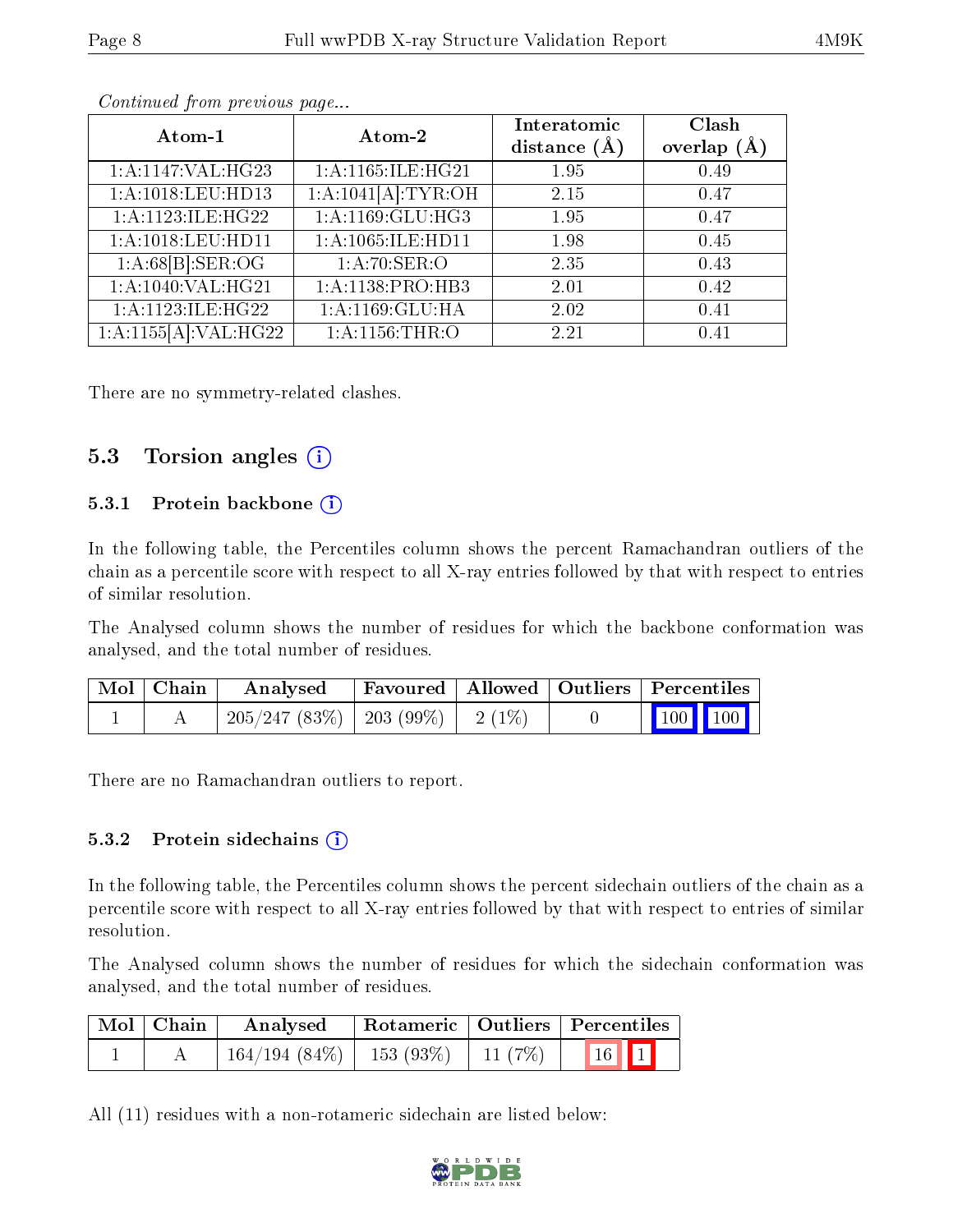| Mol | Chain          | Res     | Type       |
|-----|----------------|---------|------------|
| 1   | $\mathbf{A}$   | 47      | LEU        |
| 1   | A              | 60[A]   | $\rm{ARG}$ |
| 1   | A              | 60[B]   | $\rm{ARG}$ |
| 1   | $\overline{A}$ | 70      | <b>SER</b> |
| 1   | A              | 76      | ILE        |
| 1   | A              | 1019    | GLU        |
| 1   | $\mathbf{A}$   | 1041[A] | TYR.       |
| 1   | $\mathbf{A}$   | 1041[B] | TYR.       |
| 1   | $\overline{A}$ | 1064    | $\rm{ARG}$ |
| 1   | A              | 1123    | ILE        |
|     | Α              | 1158    | SER        |

Some sidechains can be flipped to improve hydrogen bonding and reduce clashes. All (2) such sidechains are listed below:

| Mol | Chain | Res | Type  |
|-----|-------|-----|-------|
|     |       |     | 고급한 다 |
|     |       |     |       |

#### 5.3.3 RNA [O](https://www.wwpdb.org/validation/2017/XrayValidationReportHelp#rna)i

There are no RNA molecules in this entry.

#### 5.4 Non-standard residues in protein, DNA, RNA chains (i)

There are no non-standard protein/DNA/RNA residues in this entry.

#### 5.5 Carbohydrates (i)

There are no carbohydrates in this entry.

#### 5.6 Ligand geometry (i)

There are no ligands in this entry.

### 5.7 [O](https://www.wwpdb.org/validation/2017/XrayValidationReportHelp#nonstandard_residues_and_ligands)ther polymers (i)

There are no such residues in this entry.

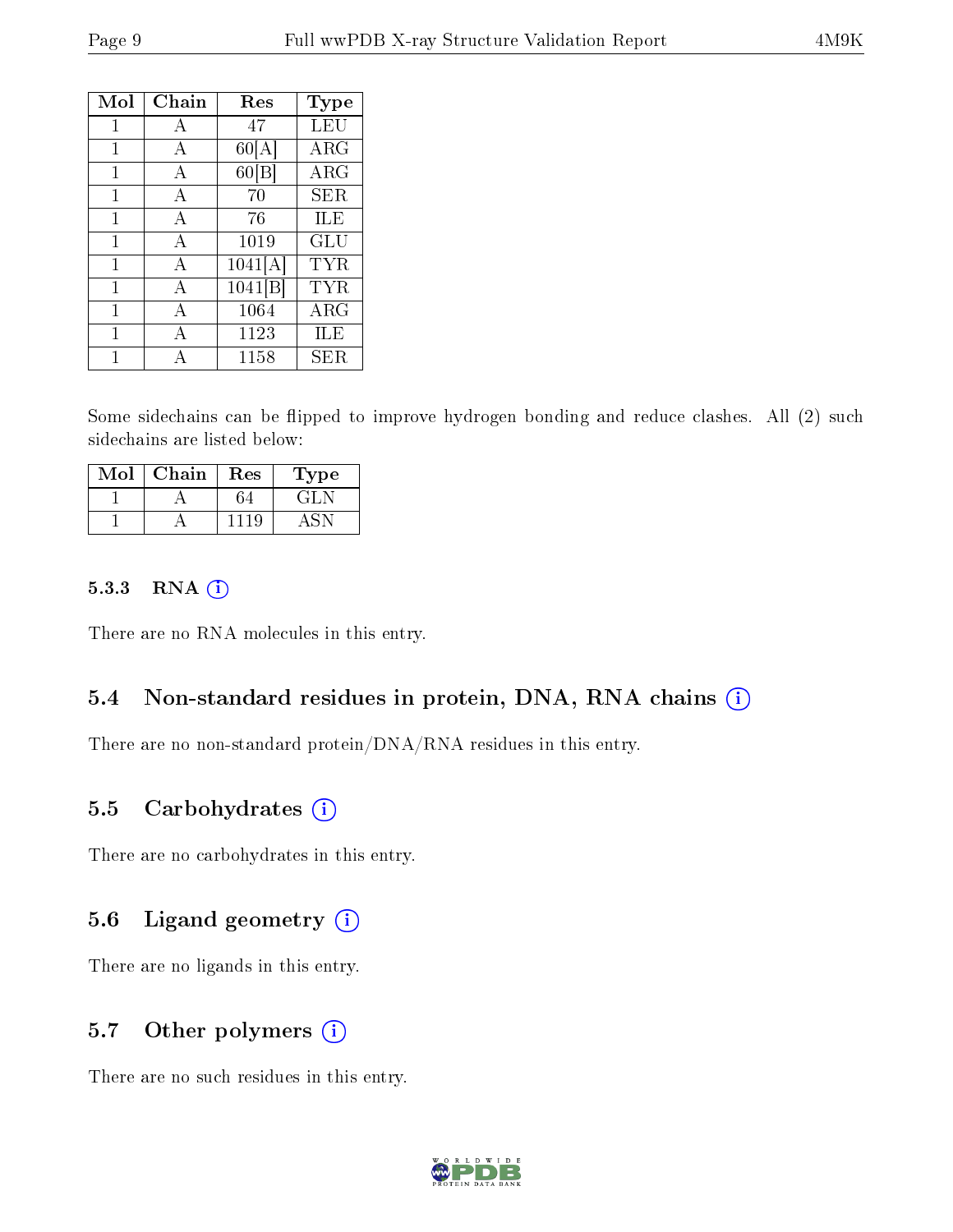## 5.8 Polymer linkage issues (i)

There are no chain breaks in this entry.

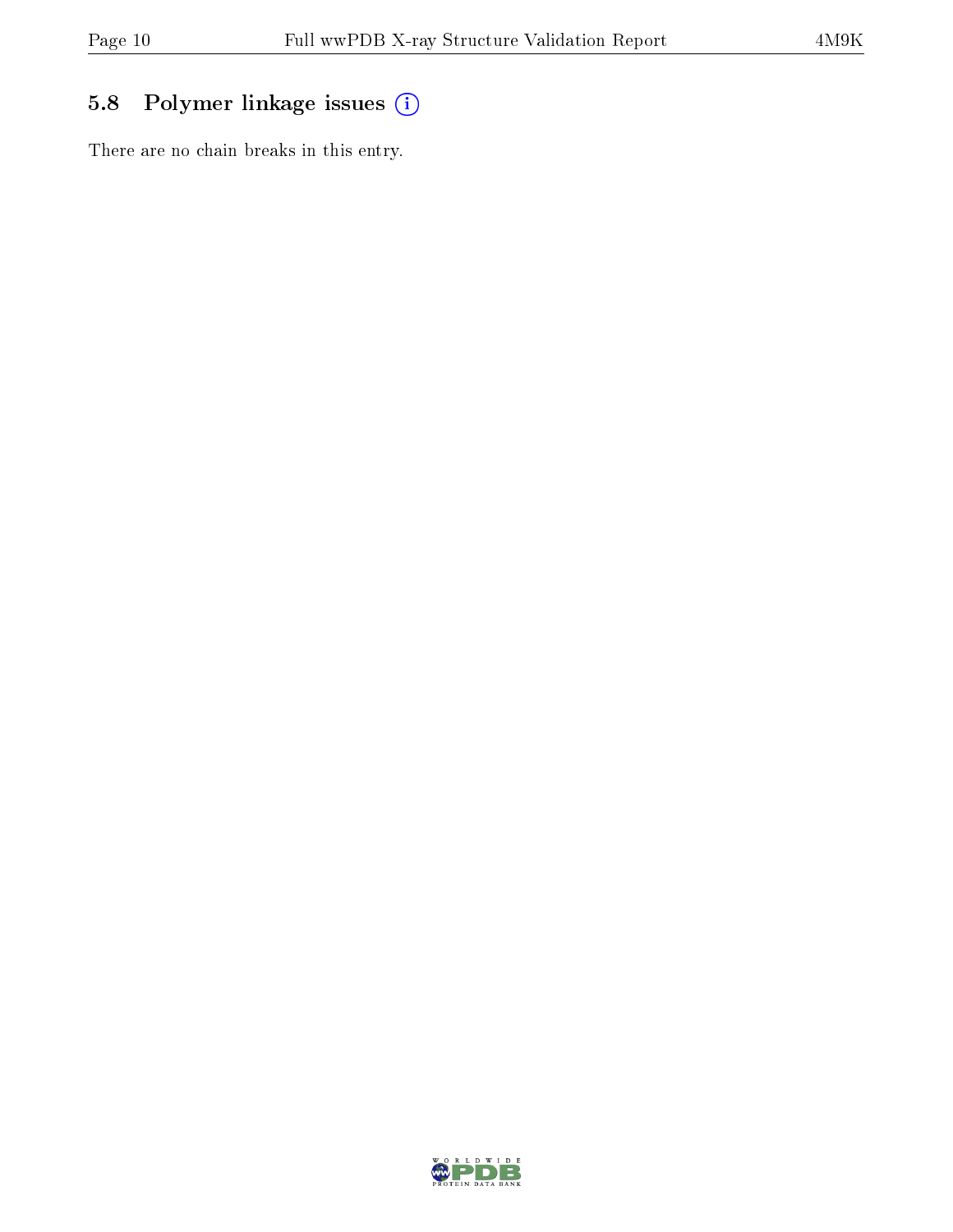# 6 Fit of model and data  $(i)$

### 6.1 Protein, DNA and RNA chains  $(i)$

In the following table, the column labelled  $#RSRZ> 2'$  contains the number (and percentage) of RSRZ outliers, followed by percent RSRZ outliers for the chain as percentile scores relative to all X-ray entries and entries of similar resolution. The OWAB column contains the minimum, median,  $95<sup>th</sup>$  percentile and maximum values of the occupancy-weighted average B-factor per residue. The column labelled ' $Q< 0.9$ ' lists the number of (and percentage) of residues with an average occupancy less than 0.9.

| Mol   Chain | $\boldsymbol{\mathrm{Analysed}}$ | $_{\rm I} <$ RSRZ $>$ | $\rm \#RSRZ{>}2$ |  | $\mid$ OWAB(Å <sup>2</sup> ) $\mid$ Q<0.9         |  |
|-------------|----------------------------------|-----------------------|------------------|--|---------------------------------------------------|--|
|             | $199/247(80\%)$                  |                       |                  |  | 39 (19%) $\boxed{1}$ $\boxed{1}$   11, 21, 44, 67 |  |

All (39) RSRZ outliers are listed below:

| Mol            | Chain              | Res                   | Type                      | <b>RSRZ</b>      |
|----------------|--------------------|-----------------------|---------------------------|------------------|
| $\overline{1}$ | $\overline{\rm A}$ | 1120                  | THR                       | 7.4              |
| $\overline{1}$ | $\overline{A}$     | $11\overline{18}$     | <b>THR</b>                | 6.9              |
| $\overline{1}$ | $\overline{A}$     | $\overline{86}$       | ILE                       | 6.8              |
| $\overline{1}$ | $\overline{\rm A}$ | $\overline{76}$       | ILE                       | $\overline{6.7}$ |
| $\overline{1}$ | $\overline{\rm A}$ | $\overline{1123}$     | <b>ILE</b>                | 6.4              |
| $\overline{1}$ | $\overline{\rm A}$ | 1157                  | $\overline{\rm{ARG}}$     | $\overline{5.9}$ |
| $\overline{1}$ | $\overline{\rm A}$ | 1119                  | $\overline{\mathrm{ASN}}$ | $\overline{5.7}$ |
| $\overline{1}$ | $\overline{A}$     | 1121                  | $\overline{\text{GLY}}$   | $\overline{5.5}$ |
| $\overline{1}$ | $\mathbf A$        | $\overline{74}$       | <b>LEU</b>                | $\overline{5.1}$ |
| $\overline{1}$ | $\overline{\rm A}$ | $\overline{1171}$     | $\overline{\text{SER}}$   | $\overline{4.8}$ |
| $\overline{1}$ | $\overline{A}$     | 1170                  | $\overline{\text{LYS}}$   | $\overline{4.7}$ |
| $\overline{1}$ | $\overline{A}$     | <b>1160</b>           | $\overline{\rm ALA}$      | 4.4              |
| $\overline{1}$ | $\overline{A}$     | $\overline{1098}$ [A] | LEU                       | 4.3              |
| $\overline{1}$ | $\overline{A}$     | 1159                  | $\overline{\text{GLY}}$   | 3.9              |
| $\overline{1}$ | $\overline{A}$     | $\overline{88}$       | $\overline{\mathrm{ASN}}$ | 3.3              |
| $\overline{1}$ | $\overline{\rm A}$ | 1166                  | $\overline{\rm ALA}$      | $\overline{3.2}$ |
| $\overline{1}$ | $\overline{\rm A}$ | 1168                  | <b>THR</b>                | $\overline{3.2}$ |
| $\overline{1}$ | $\boldsymbol{A}$   | $\overline{1054}$ [A] | ARG                       | $\overline{3.2}$ |
| $\overline{1}$ | $\overline{\rm A}$ | $\overline{1018}$     | LEU                       | $\overline{3.1}$ |
| $\overline{1}$ | $\overline{\rm A}$ | 1161                  | <b>TYR</b>                | $\overline{3.1}$ |
| $\overline{1}$ | $\overline{\rm A}$ | 1158                  | $\overline{\text{SER}}$   | $\overline{3.1}$ |
| $\overline{1}$ | $\overline{\rm A}$ | $\overline{1116}$     | $\overline{\mathrm{PHE}}$ | $\overline{3.0}$ |
| $\overline{1}$ | $\overline{\rm A}$ | $11\overline{69}$     | $\overline{\text{GLU}}$   | 3.0              |
| $\overline{1}$ | $\overline{\rm A}$ | $\overline{1117}$     | $\overline{\text{LYS}}$   | $\overline{2.9}$ |
| $\overline{1}$ | $\overline{\rm A}$ | $\overline{1115}$     | LEU                       | 2.9              |
| $\overline{1}$ | $\overline{\rm A}$ | 1072                  | $\overline{\text{VAL}}$   | $\overline{2.9}$ |
| $\overline{1}$ | $\overline{\rm A}$ | $\overline{1122}$     | THR                       | $\overline{2.6}$ |

Continued on next page...